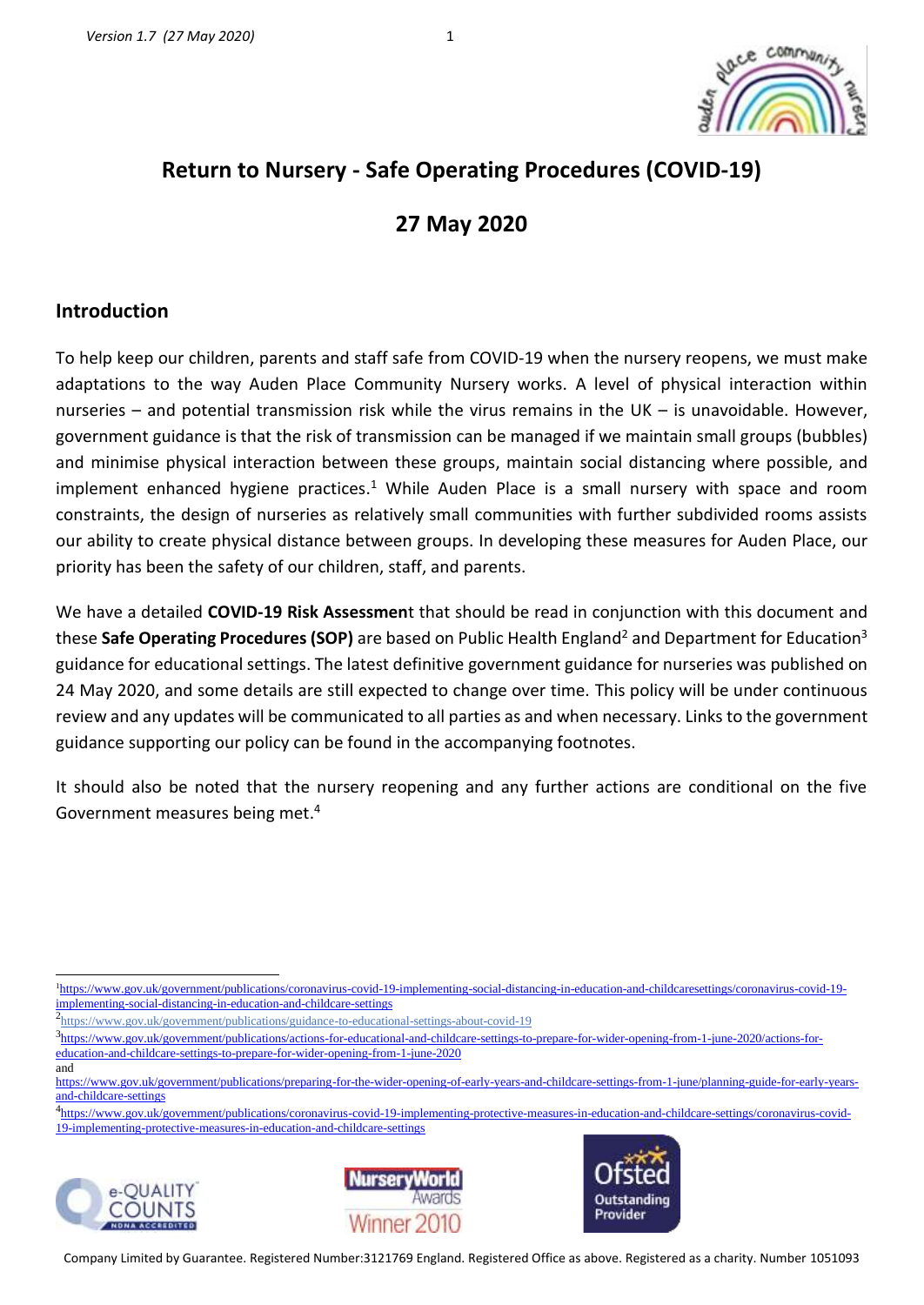# **Attendance**

Children and staff members who are not displaying coronavirus symptoms<sup>5</sup> are welcome to attend the nursery. Anyone who has experienced coronavirus symptoms must have completed the required isolation period<sup>6</sup> and be symptom free or have a negative test result before returning to the nursery. If a member of a household is unwell or isolating, all members of the household must isolate for the required period.<sup>7</sup>

Children and staff members who are shielding (i.e. clinically extremely vulnerable<sup>8</sup>) should not attend the nursery at this time. Children and staff members who are classed as clinically vulnerable should follow their medical advice.

#### **Group size (bubbles)**

As it is extremely difficult to maintain distance between young children, the children will kept in small groups (bubbles) of no more than **11 children each in Rainbow and Sunshine Room** and **12 children in Star Room**. These groups will play, eat and socialise within their bubble, without mixing with other bubbles. There will be separate staff groups, each of whom will only work with each bubble, reducing cross-over to the absolute minimum. Rainbow Room will be counted as one bubble with no more than 11 babies and toddlers.

#### **Phased opening**

So as to effectively implement the government guidance, we will be opening for children in **Sunshine Room and Star Room on 8 June 2020**, followed by **Rainbow Room Babies and Toddlers on 15 June 2020**. This phased opening is to ensure that our procedures are fully in place and working properly before we have a full cohort of children attending the site. At this point we are offering five days to each child each week, with the nursery being deep cleaned outside of opening hours.

#### **Opening hours**

Due to the reduced number of staff available and the strict social distancing measures that will limit the activities available to us, we will initially be opening from **9 am – 4.30 pm**. We will be reviewing the opening hours on a continuous basis and will extend our opening hours when it will be possible and safe to do so. We will also implement a staggered drop-off and pick-up of children. Parents will be contacted separately with specific times (see below).

<sup>8&</sup>lt;sub>https://www.gov.uk/government/publications/guidance-on-shielding-and-protecting-extremely-vulnerable-persons-from-covid-19/covid-19-guidance-on-</sub> [protecting-people-most-likely-to-get-unwell-from-coronavirus-shielding-young-peoples-version](https://www.gov.uk/government/publications/guidance-on-shielding-and-protecting-extremely-vulnerable-persons-from-covid-19/covid-19-guidance-on-protecting-people-most-likely-to-get-unwell-from-coronavirus-shielding-young-peoples-version)







<sup>5</sup> <https://www.nhs.uk/conditions/coronavirus-covid-19/check-if-you-have-coronavirus-symptoms/>

<sup>6</sup> <https://www.nhs.uk/conditions/coronavirus-covid-19/what-to-do-if-you-or-someone-you-live-with-has-coronavirus-symptoms/>

<sup>&</sup>lt;sup>7</sup>[https://www.gov.uk/government/publications/covid-19-stay-at-home-guidance/stay-at-home-guidance-for-households-with-possiblecoronavirus-covid-19](https://www.gov.uk/government/publications/covid-19-stay-at-home-guidance/stay-at-home-guidance-for-households-with-possiblecoronavirus-covid-19-infection) [infection](https://www.gov.uk/government/publications/covid-19-stay-at-home-guidance/stay-at-home-guidance-for-households-with-possiblecoronavirus-covid-19-infection)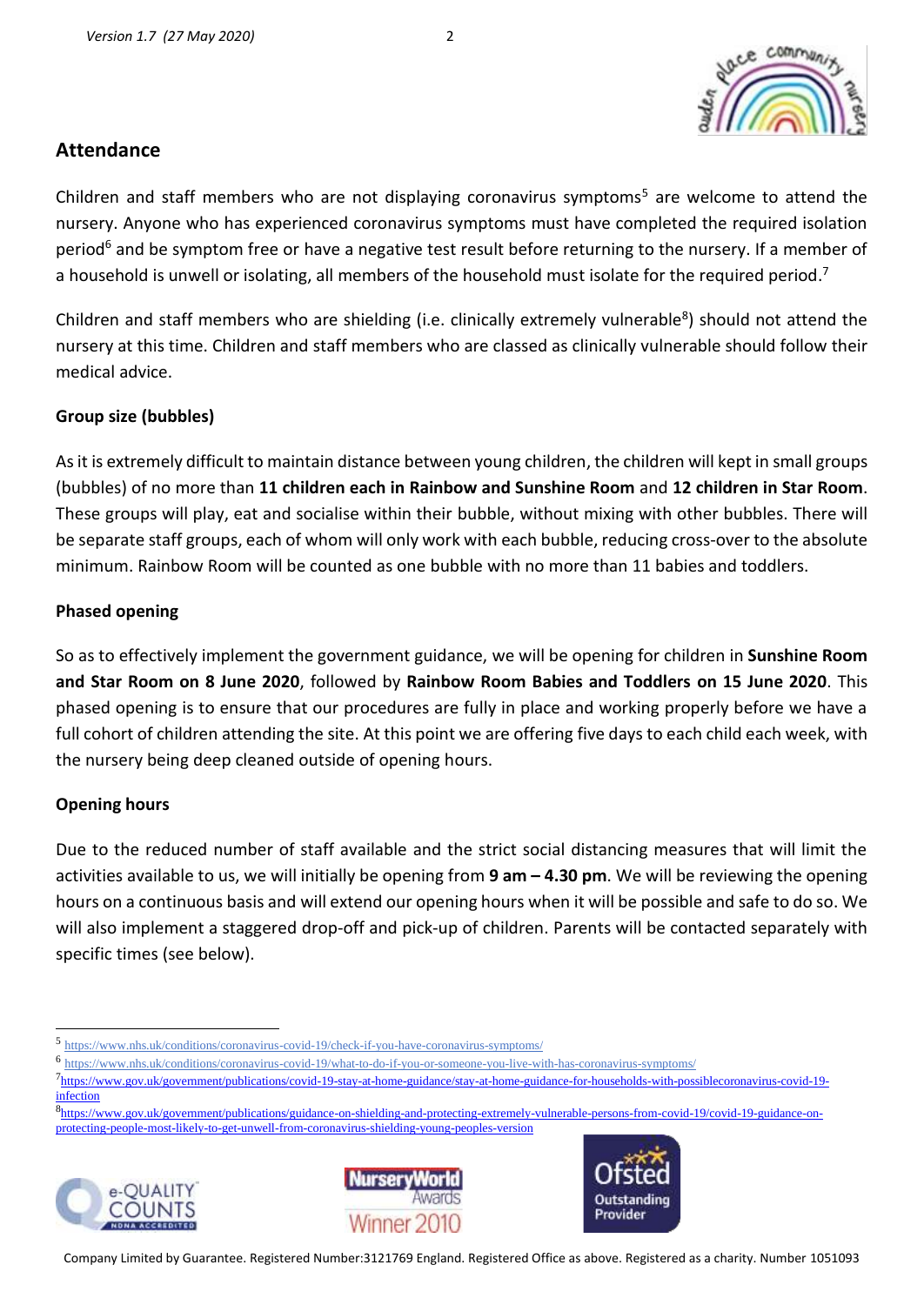

#### **Fees**

Fees will be adjusted based on the date each child returns. There will be no fees for days not attended during the month of June and, as a result of the reduced hours, we will be charging our **'School Day'** rate for the current **9 am – 4.30 pm** schedule.

If your child or someone in your household is shielding or you have another medical reason for not attending, we will hold your nursery space free of charge for you. If you do not feel comfortable with your child returning to nursery at this time, we will hold your space for the month of June free of charge for you, after which the place may be offered to another child.

#### **Food**

We will not be providing breakfast, but will provide a morning snack, lunch and afternoon snack to all children. All meals and snacks will be served in the rooms as usual, with no mixing between bubbles. So as to comply with government guidance, we are not able to provide hot food during the initial reopening period but will endeavour to do this as soon as it is reasonably practicable and safe to do so.

#### **Drop off and collection of children**

We will be implementing a staggered drop-off and pick-up rota to minimise contact. More information will be provided before your child is due to return. To minimise traffic in the nursery, parents will need to drop off and collect their children at the main entrance and not enter the nursery. Parents waiting to drop off and collect are asked to maintain social distancing by standing at least 2 metres apart, as marked on the floor directly outside the nursery, and also to bear in mind the flow of pedestrians through the estate while they are waiting. Please ensure that only one parent attends pick up and drop off.

A member of staff from your child's room will be responsible for arranging handovers with parents. This may not be your child's usual key person. To minimise physical interaction, only key information will be shared on handover. More detailed handover information can be emailed directly between parents and the nursery or communicated via EYLog. The staff member and parents should maintain physical distancing as much as practically possible.

Parents will be responsible for providing accurate information regarding their child's or children's return to Auden Place and for timely attendance and communication regarding drop-off and pick-up times. Late arrivals will not be accepted. Please do not bring a buggy with you to leave at the nursery. The storage space outside the nursery will not be cleaned and we advise parents not to use it.





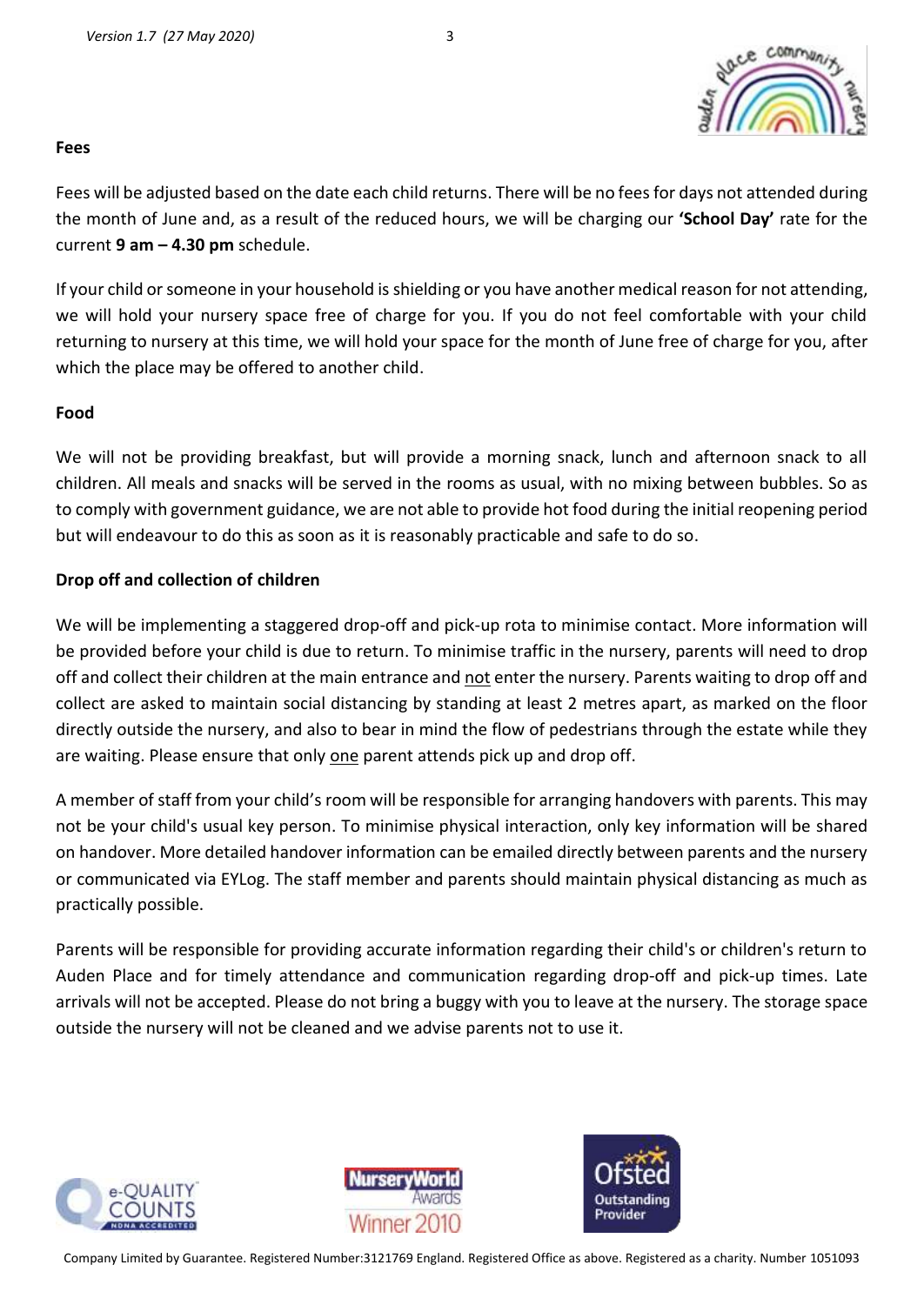

#### **Temperature and symptom monitoring**

Parents and staff members should follow the national advice on symptoms to look out for that might be due to coronavirus and not attend nursery if any of the following are suspected:

- New continuous cough and/or
- High temperature and/or
- Anosmia (the loss of or a change in your normal sense of smell/taste).

We will be following our regular infection control measures and if a child is suspected of having symptoms or feels unwell, we will record their temperature. If they start showing symptoms at any point, we will require that they are collected as soon as possible from the nursery. Staff will also be randomly taking children's temperature throughout the day and should it reach 37.8°C parents will be called and asked to collect their child immediately. (See below regarding isolation periods.)

Parents are required to check their child's temperature each morning before bringing them to the nursery. We cannot stress enough the importance of parents taking into consideration the whole nursery and keeping their child at home for the required isolation period .

Staff will be required to take their own temperatures each morning before leaving their home for work. If it is over 37.8°C they will need to stay at home and the management team will arrange for them to have a test. They will only be allowed to return to work before the required isolation period should the test result come back as 'negative'.

#### **Travel to nursery**

Wherever possible staff members and families should travel to the nursery alone, using their own transport. If it is necessary to share transport, journeys should be taken with the same individuals with the minimum number of people at one time. If taking public transport is necessary, current guidance on the use of public transport must be followed. Face coverings are advised on public transport to help protect others and we can provide these to staff members on request.

# **Implementing social distancing**

A level of physical interaction within nurseries is unavoidable. The key to reducing the risk of coronavirus transmission is to maintain small groups and minimise physical interaction between these groups.<sup>9</sup>

<sup>9</sup>[https://www.gov.uk/government/publications/coronavirus-covid-19-implementing-social-distancing-in-education-and-childcaresettings/coronavirus-covid-19](https://www.gov.uk/government/publications/coronavirus-covid-19-implementing-social-distancing-in-education-and-childcaresettings/coronavirus-covid-19-implementing-social-distancing-in-education-and-childcare-settings) [implementing-social-distancing-in-education-and-childcare-settings](https://www.gov.uk/government/publications/coronavirus-covid-19-implementing-social-distancing-in-education-and-childcaresettings/coronavirus-covid-19-implementing-social-distancing-in-education-and-childcare-settings)





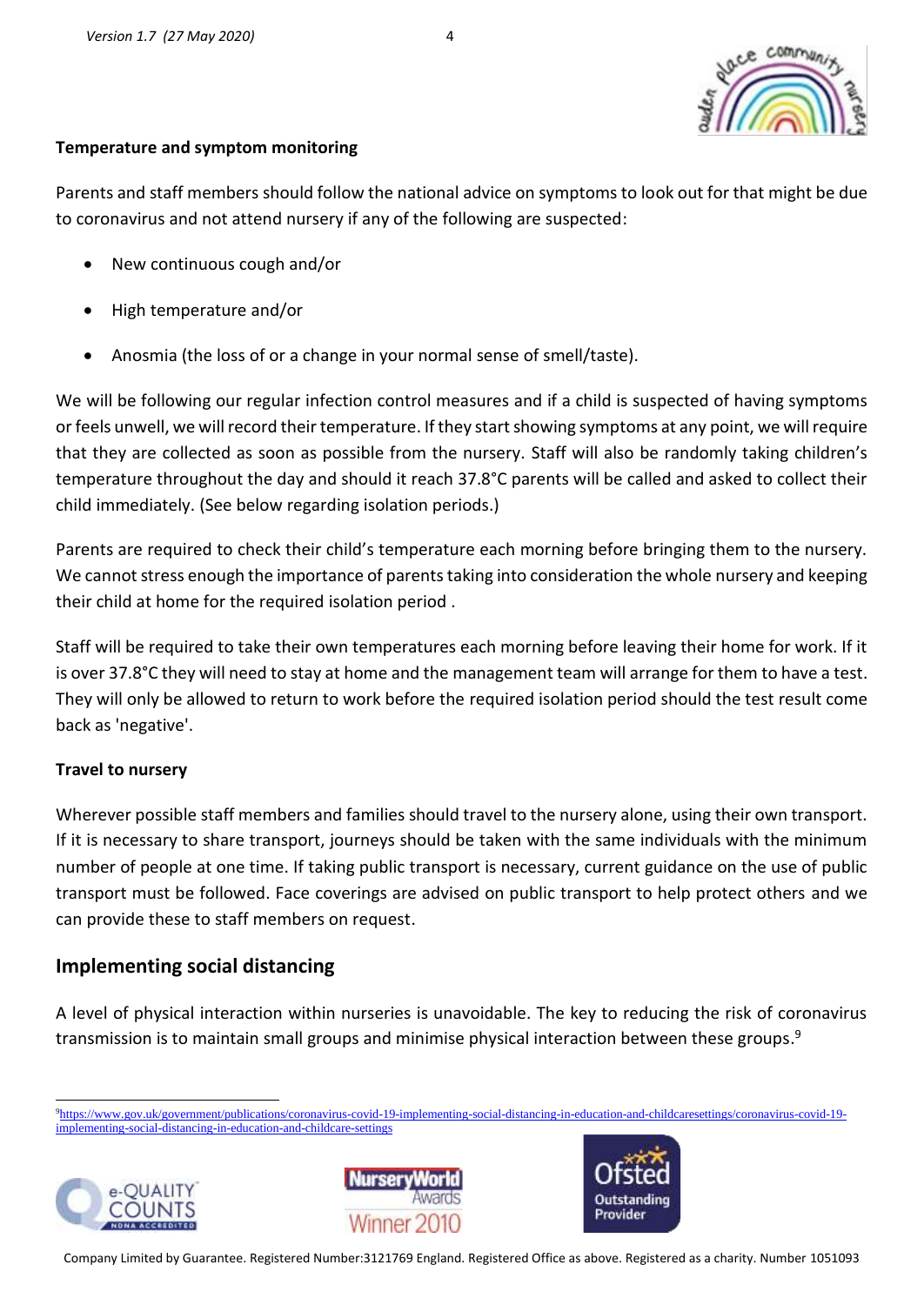#### **Rooms**

Wherever possible children and staff will remain within their bubbles, of group sizes of a maximum of 11 children each in Rainbow Room and Sunshine Room and 12 in Star Room. <sup>10</sup> Merging rooms or bubbles will be avoided. Staff members covering across different rooms will be avoided wherever possible. However, there may be limited instances where, given staff absences, ratio requirements, or other constraints, we will not be able to maintain absolute separation between the rooms.

Room space will be managed to ensure that the indoor space requirements defined by the Department for Education<sup>11</sup> are met – these requirements vary based on the age of the child, and so will impact the size of the groups and which children make up permissible groups. Floor markings and dividers will be introduced as appropriate and required. Doors and windows will be opened where possible to increase ventilation and reduce touch points.

#### **Communal and outdoor spaces**

Children will only access the garden or Roof Garden with other children from their bubbles and all items will be cleaned before the next group use the space. Each bubble will have access to a separate toilets / changing facility. While in general groups will be kept apart, brief, transitory contact, such as passing in a corridor or when moving to a different part of the nursery, will be unavoidable and is determined as being low risk.<sup>12</sup>

#### **Staff breaks**

Social distancing (2 metres) must be maintained in the staff room and office wherever possible (this does not need to apply to staff working in the same room). Lunch breaks will be divided into smaller breaks throughout the day to minimise the number of staff in the staff room at one time (e.g. 15min, 30min, 15min or 15min x 4). Staff members are encouraged to take a break off site if possible but should avoid high-traffic areas such as shops or cafés. If staff members live nearby, they may choose to take their break at home.

# **Visitors and meetings**

Attendance in the nursery should be restricted to children and staff members only, as far as possible. All meetings and interactions should continue but by email or EYLog or conducted virtually, rather than inviting visitors into the nursery.

<sup>&</sup>lt;sup>12</sup>https://www.gov.u<u>k/government/publications/preparing-for-the-wider-opening-of-early-years-and-childcare-settings-from-1-june/planning-guide-for-early-years-<br><sup>12</sup>https://www.gov.u<u>k/government/publications/preparing-fo</u></u> [and-childcare-settings](https://www.gov.uk/government/publications/preparing-for-the-wider-opening-of-early-years-and-childcare-settings-from-1-june/planning-guide-for-early-years-and-childcare-settings)







<sup>&</sup>lt;sup>10</sup>[https://www.gov.uk/government/publications/preparing-for-the-wider-opening-of-early-years-and-childcare-settings-from-1-june/planning-guide-for-early-years](https://www.gov.uk/government/publications/preparing-for-the-wider-opening-of-early-years-and-childcare-settings-from-1-june/planning-guide-for-early-years-and-childcare-settings)[and-childcare-settings](https://www.gov.uk/government/publications/preparing-for-the-wider-opening-of-early-years-and-childcare-settings-from-1-june/planning-guide-for-early-years-and-childcare-settings)

<sup>&</sup>lt;sup>11</sup>https://www.gov.uk/government/publications/preparing-for-the-wider-opening-of-early-years-and-childcare-settings-from-1-june/planning-guide-for-early-yearsand-childcare-settings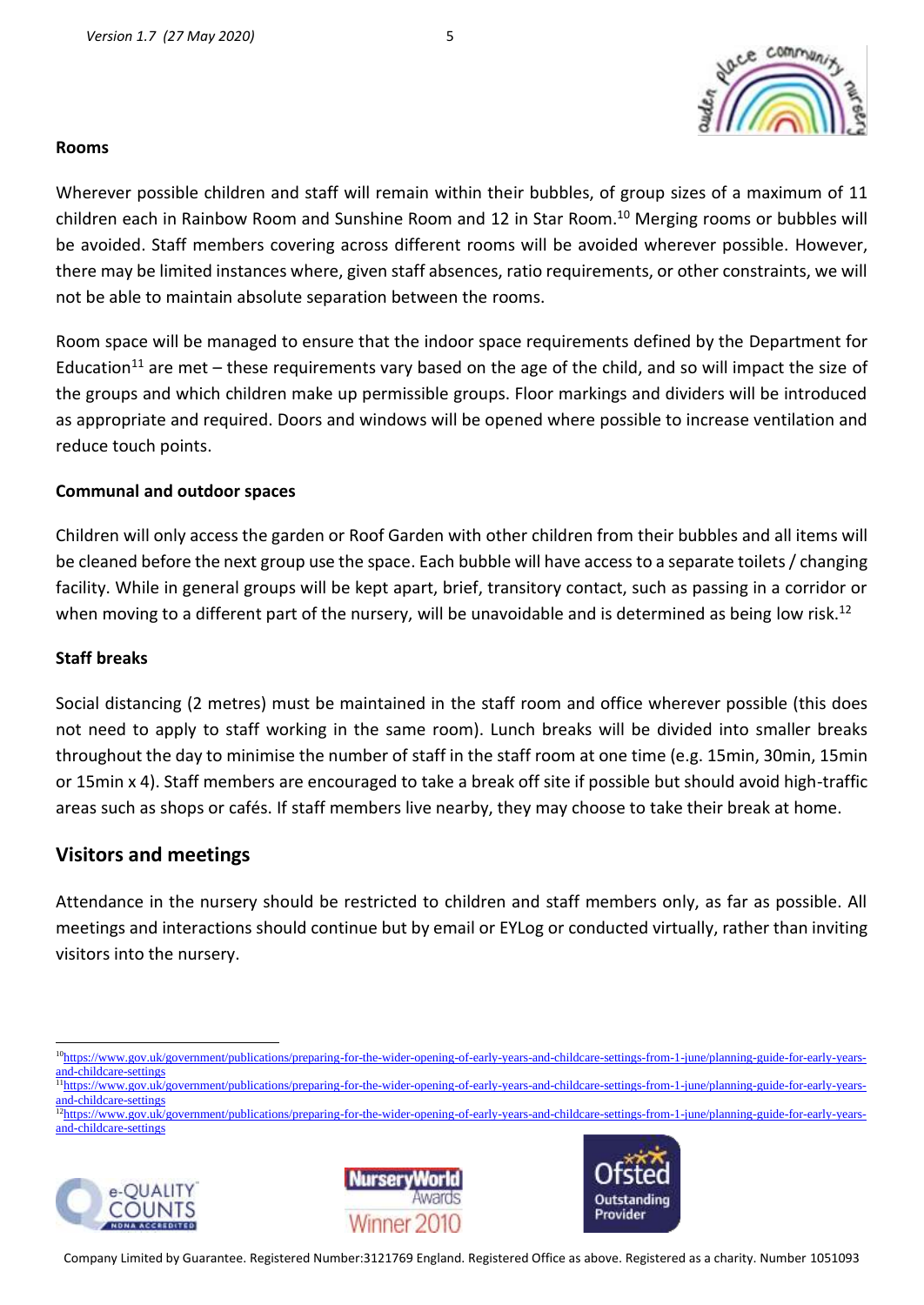

#### **Visitors**

While these measures are in place, visits to the nursery will be limited and carefully managed. Interactions with support workers and other agencies should be conducted remotely. Stay & Play sessions, Prepared for School Workshops, educational visitors, and student placements will be postponed until restrictions are lifted or conducted virtually. We are looking into options to be able to offer extracurricular activities in nearby outdoor spaces.

#### **Nursery views and tours**

Prospective parent views and tours will be conducted remotely. The management team will provide a virtual tour where possible and encourage interaction between prospective parents and key staff.

#### **Meetings**

No physical group meetings will take place in the nursery. All meetings and training will be conducted virtually and will now take place remotely or off-site and with social distancing measures in place.

#### **Interviews**

First and final stage interviews, conducted remotely or off-site and with social distancing measures in place, are acceptable to enable a positive recruitment decision. Interviews should not be conducted physically at the nursery.

# **Hygiene and Safety**

Good hygiene and cleaning practices significantly reduce the spread and transmission of the coronavirus. Enhanced hygiene and cleaning practices must be implemented, rigorously followed, and validated.

#### **Cleaning**

An enhanced cleaning schedule will be implemented, with the nursery being deep cleaned every day outside of working hours. Communal areas, toilets, touch points, shared resources and hand-washing facilities will be cleaned and sanitised regularly. The senior staff will be responsible for validating and recording cleaning schedules and a thorough clean of each room will be completed at the end of each day.

#### **Hand washing**

The rate of hand washing will be significantly increased.<sup>13</sup> All staff must wash their hands with soap and water on each arrival to the nursery and staff will ensure children do the same. Adequate supplies of soap

<sup>13</sup><https://www.nhs.uk/live-well/healthy-body/best-way-to-wash-your-hands/>





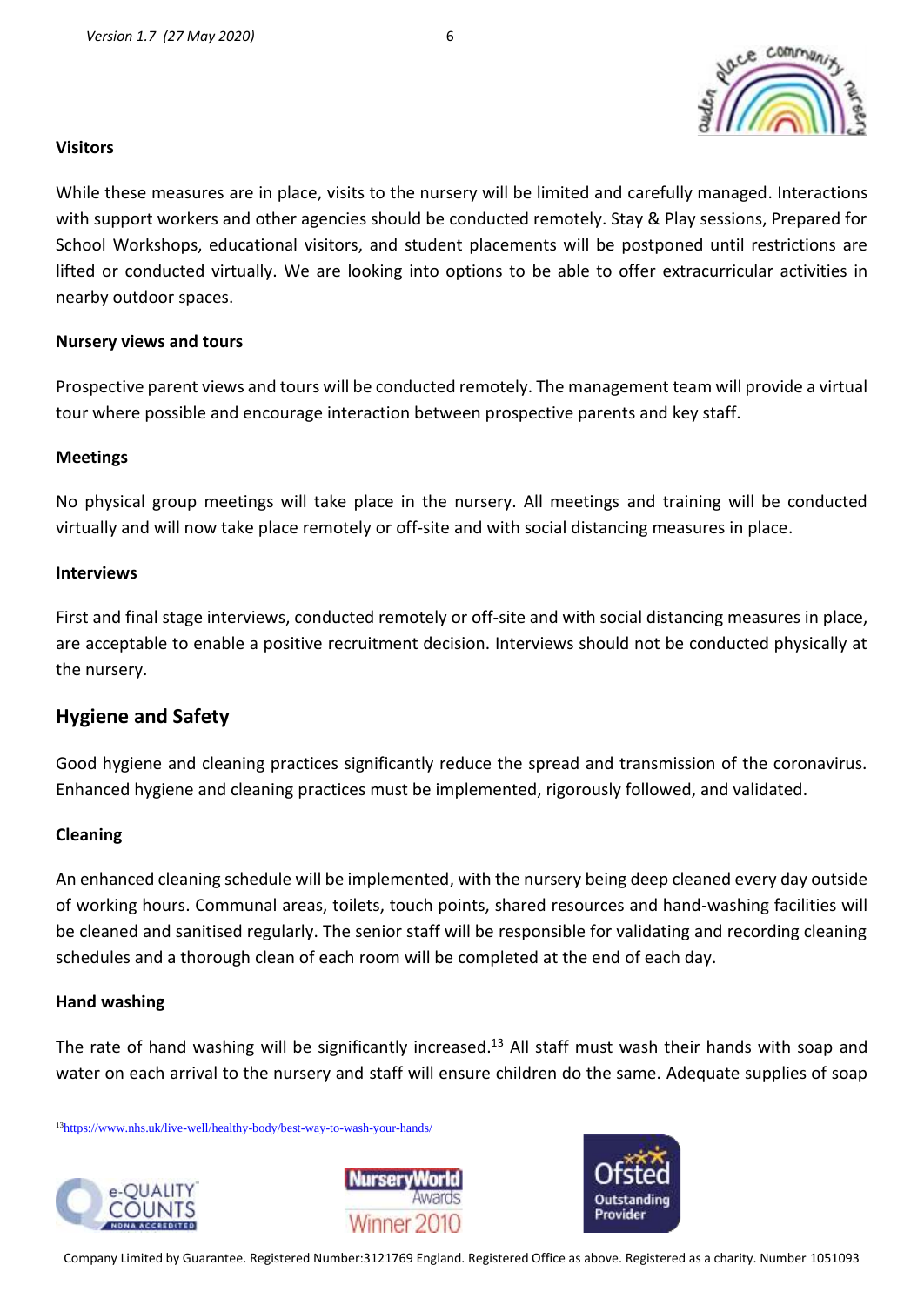

and paper towels are provided at identified handwash stations in each Room. Hand sanitizer will only be used in areas where hand washing facilities with soap, water and paper towels cannot be provided. Hand sanitizer is not required after hand washing with soap and water. A hand sanitizer station will be provided in the lobby of the nursery.

#### **Personal clothing**

Clothing should be washed more regularly, ideally after each use and as soon as possible after leaving the nursery. Washing with detergent in a normal wash is effective at reducing the risk of transmission. If a staff member has come into contact with a person presenting coronavirus symptoms, their clothes should be washed at a higher temperature for longer.<sup>14</sup> We ask parents to bring in a pair of plimsolls, crocs or trainers that will remain in nursery. The children will change into them each day. We will have a space for 'outdoor' shoes to be left.

#### **Nursery laundry**

Nursery laundry continues to be collected by a professional service and washed in industrial machines with specialist detergents, in line with industry standards. We will ensure that the laundry bag is not overfilled and is securely tied before collection.

#### **Activity and trip risk assessments**

The risk of transmission of COVID-19 should be added to all new nursery risk assessments until restrictions are lifted. If a planned activity or action could increase the risk of transmission, the activity will be avoided. However, the nursery still intends, wherever possible, to take children out on a regular basis, as outdoor settings reduce the risk of transmission and it is part of the nursery ethos to provide outdoor experiences.

#### **Resources**

Play equipment in communal areas (e.g. the garden or Roof Garden) will be sanitized between groups. Soft furnishings and resources with intricate parts that are difficult to clean will be removed where possible from all rooms.<sup>15</sup>

#### **Items brought from home**

Families are discouraged from bringing items from home into the nursery. Comforters are permissible if not having them would cause a child distress.

<sup>15</sup>[https://www.gov.uk/government/publications/preparing-for-the-wider-opening-of-early-years-and-childcare-settings-from-1-june/planning-guide-for-early](https://www.gov.uk/government/publications/preparing-for-the-wider-opening-of-early-years-and-childcare-settings-from-1-june/planning-guide-for-early-years-and-childcare-settings)[years-and-childcare-settings](https://www.gov.uk/government/publications/preparing-for-the-wider-opening-of-early-years-and-childcare-settings-from-1-june/planning-guide-for-early-years-and-childcare-settings)







<sup>14</sup><https://www.nhs.uk/common-health-questions/infections/can-clothes-and-towels-spread-germs/>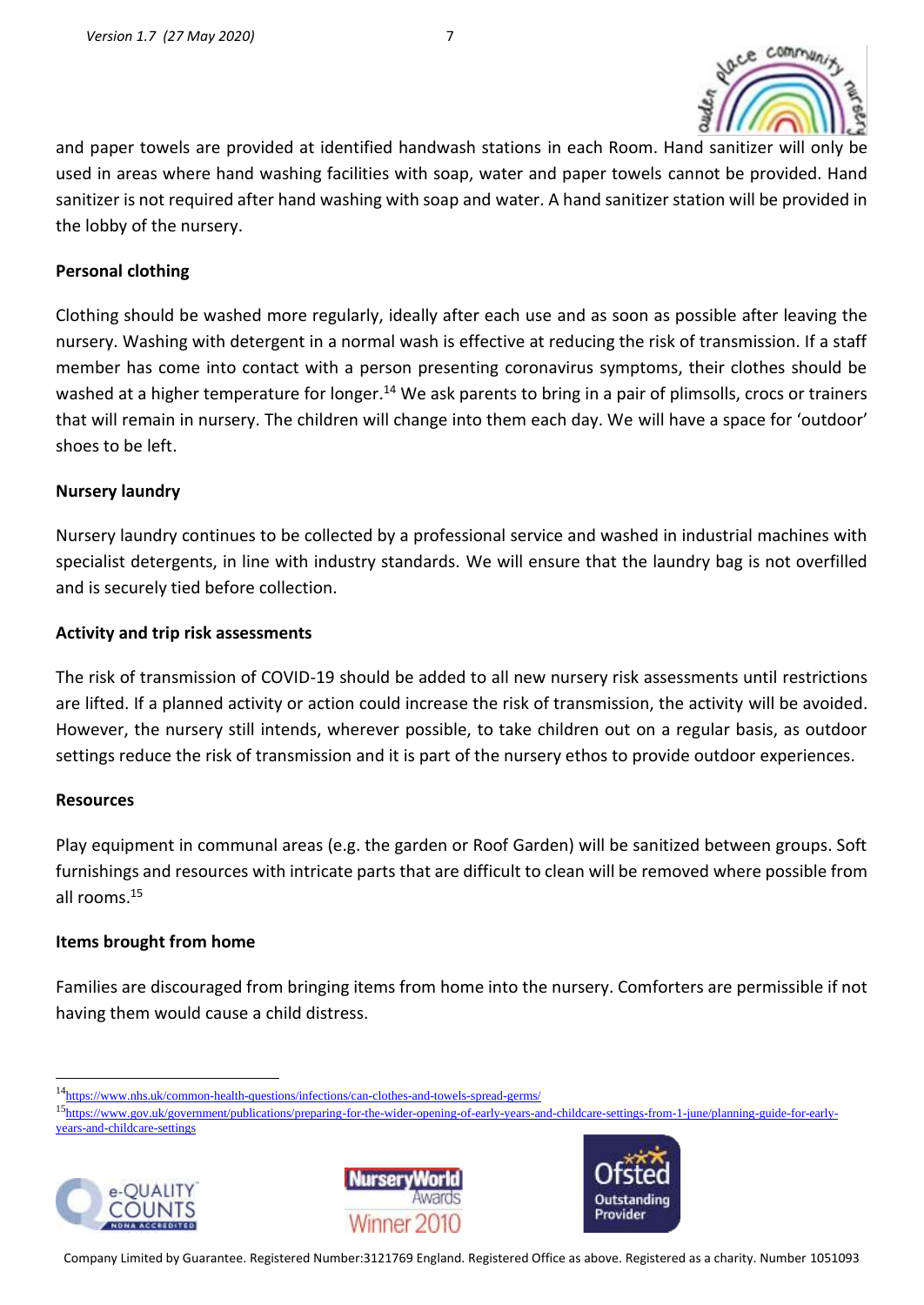

#### **Children displaying symptoms**

In the event of a child developing suspected coronavirus symptoms<sup>16</sup> whilst attending the nursery, they must be collected as soon as possible and isolated at home in line with the NHS guidance.

Whilst waiting for a parent/carer to collect the child, they will be isolated from others in a previously identified room or area. If possible, a window will be opened for ventilation. The staff member most closely associated with their care will ideally care for them on a 1:1 basis. <sup>17</sup> Personal Protective Equipment (PPE) is available for the team member if they feel it is appropriate.

If a member of staff has helped someone who was taken unwell with suspected symptoms, they do not need to go home unless they develop symptoms themselves.<sup>18</sup> They should wash their hands thoroughly for 20 seconds after any contact with someone who is unwell.

If the child becomes very unwell, it may be necessary to call 111 or 999.<sup>19</sup> Normal procedures on child illness will be observed. Targeted and enhanced cleaning will then take place in the areas of the nursery the child had accessed. 20

If a child has a positive test result, all children and staff within the bubble of the infected person will need to self-isolate for the required 14 days. The room in which the infected person was in will be sealed for 72 hours and then thoroughly cleaned in line with government guidance.

#### **Staff members displaying symptoms**

In the event of a team member developing coronavirus symptoms whilst attending nursery, they will leave the nursery as soon as possible and isolate at home in line with NHS guidance. If they are unable to travel alone, they will wait in a previously identified room or area. If possible, a window will be opened for ventilation. Targeted and enhanced cleaning will then take place in the areas of the nursery the staff member had accessed. The nursery will arrange a test for the staff member as soon as possible.

#### **PPE equipment**

Government guidance is that PPE is not required for general use in nurseries to protect against COVID-19 transmission.<sup>21</sup> Changing habits, cleaning and hygiene are the most effective measures in controlling the

<sup>&</sup>lt;sup>21</sup>[https://www.gov.uk/government/publications/coronavirus-covid-19-implementing-social-distancing-in-education-and-childcaresettings/coronavirus-covid-19](https://www.gov.uk/government/publications/coronavirus-covid-19-implementing-social-distancing-in-education-and-childcaresettings/coronavirus-covid-19-implementing-social-distancing-in-education-and-childcare-settings) [implementing-social-distancing-in-education-and-childcare-settings](https://www.gov.uk/government/publications/coronavirus-covid-19-implementing-social-distancing-in-education-and-childcaresettings/coronavirus-covid-19-implementing-social-distancing-in-education-and-childcare-settings)







<sup>16</sup><https://www.nhs.uk/conditions/coronavirus-covid-19/coronavirus-in-children/>

<sup>17</sup> <https://www.nhs.uk/conditions/coronavirus-covid-19/coronavirus-in-children/>

<sup>18</sup> [https://www.ndna.org.uk/NDNA/Knowledge\\_Hub/Coronavirus/infection\\_control\\_nursery\\_coronavirus\\_COVID-19.aspx](https://www.ndna.org.uk/NDNA/Knowledge_Hub/Coronavirus/infection_control_nursery_coronavirus_COVID-19.aspx)

<sup>19</sup> <https://www.nhs.uk/conditions/coronavirus-covid-19/coronavirus-in-children/>

<sup>20</sup><https://www.gov.uk/government/publications/covid-19-decontamination-in-non-healthcare-settings/covid-19-decontamination-in-nonhealthcare-settings>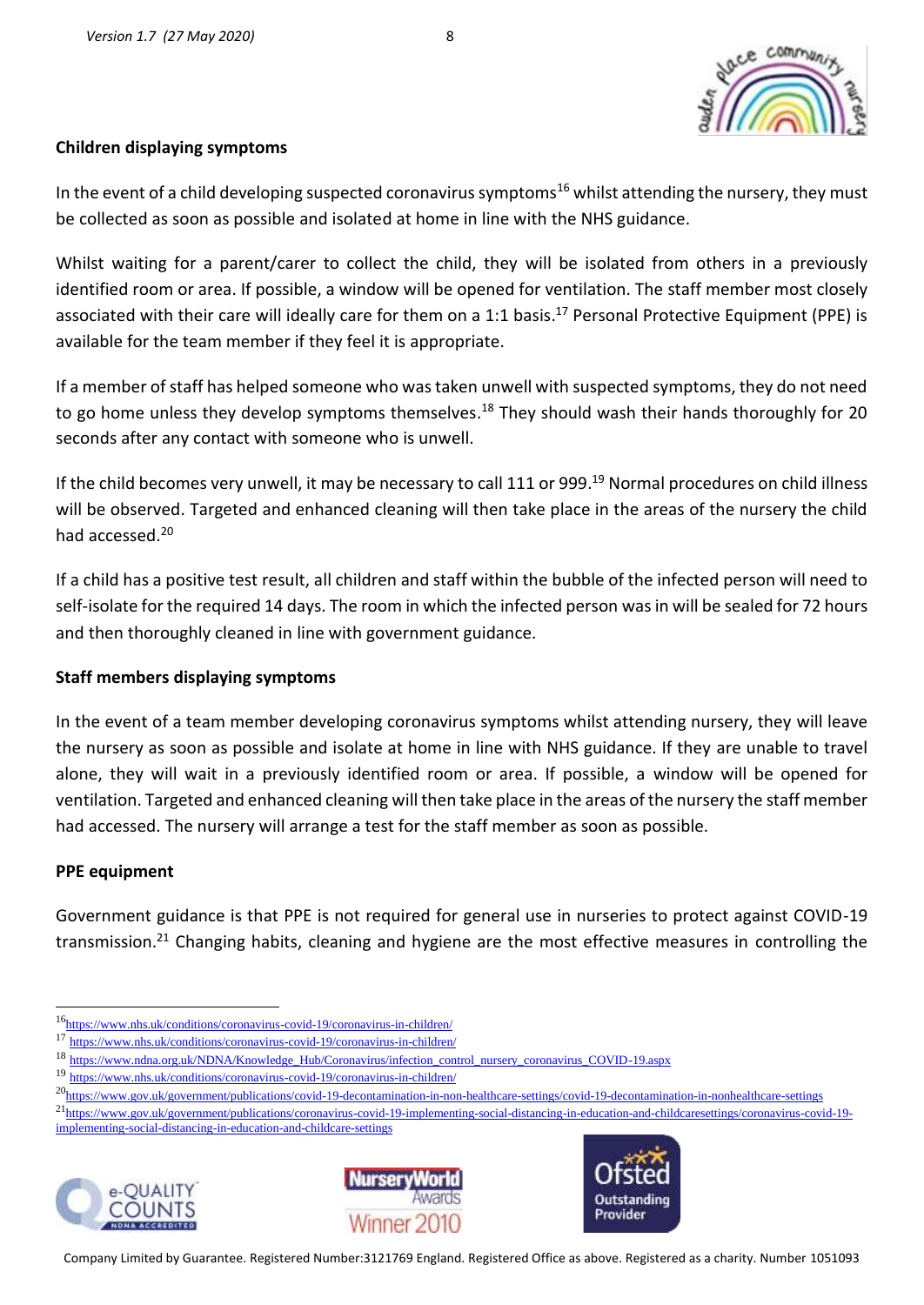

spread of the virus.<sup>22</sup> Gloves and aprons should continue to be worn as normal for nappy changing and the administration of first aid. However, we will have PPE available for any staff member who wishes to use it at work.

A PPE box is available if a staff member is required to care for a child displaying coronavirus symptoms or when deep cleaning after any person has displayed coronavirus symptoms. The PPE box will contain:

- 1. Face mask
- 2. Eye protection / visor
- 3. Disposable gloves
- 4. Disposable aprons
- 5. Tissues
- 6. Hand sanitizer
- 7. Wipes

Any PPE must be disposed of safely after use<sup>23</sup> and the equipment replenished.

#### **Reporting, testing and tracing**

From 1 June 2020 all staff members, children over 5 years old, parents, and members of their households are eligible for a COVID-19 test, should they display coronavirus symptoms. To access testing, staff and parents will be able to use the 111 online coronavirus service if their child is 5 or over. Parents should call 111 if their child is aged under 5.

Any suspected or confirmed case of coronavirus must be reported to the nursery manager as soon as possible. Positive tests will be reported to Public Health England (via Camden Council) and/or Ofsted by the nursery manager.

It may be necessary to make a report under RIDDOR (Reporting of Injuries, Diseases and Dangerous Occurrences Regulations 2013) if a staff member is diagnosed with coronavirus and there is reasonable evidence that it was caused by exposure at work. 24

#### **Contact with non-family members**

To make these safety measures most effective, we request that all families and staff members continue to adhere to current government advice and limit contact with anyone outside of your household (as of the

<sup>23</sup><https://www.gov.uk/government/publications/covid-19-decontamination-in-non-healthcare-settings/covid-19-decontamination-in-nonhealthcare-settings> <sup>24</sup><https://www.hse.gov.uk/news/riddor-reporting-coronavirus.htm>







<sup>&</sup>lt;sup>22</sup>[https://www.gov.uk/government/publications/coronavirus-covid-19-implementing-protective-measures-in-education-and-childcaresettings/coronavirus-covid-](https://www.gov.uk/government/publications/coronavirus-covid-19-implementing-protective-measures-in-education-and-childcaresettings/coronavirus-covid-19-implementing-protective-measures-in-education-and-childcare-settings)[19-implementing-protective-measures-in-education-and-childcare-settings](https://www.gov.uk/government/publications/coronavirus-covid-19-implementing-protective-measures-in-education-and-childcaresettings/coronavirus-covid-19-implementing-protective-measures-in-education-and-childcare-settings)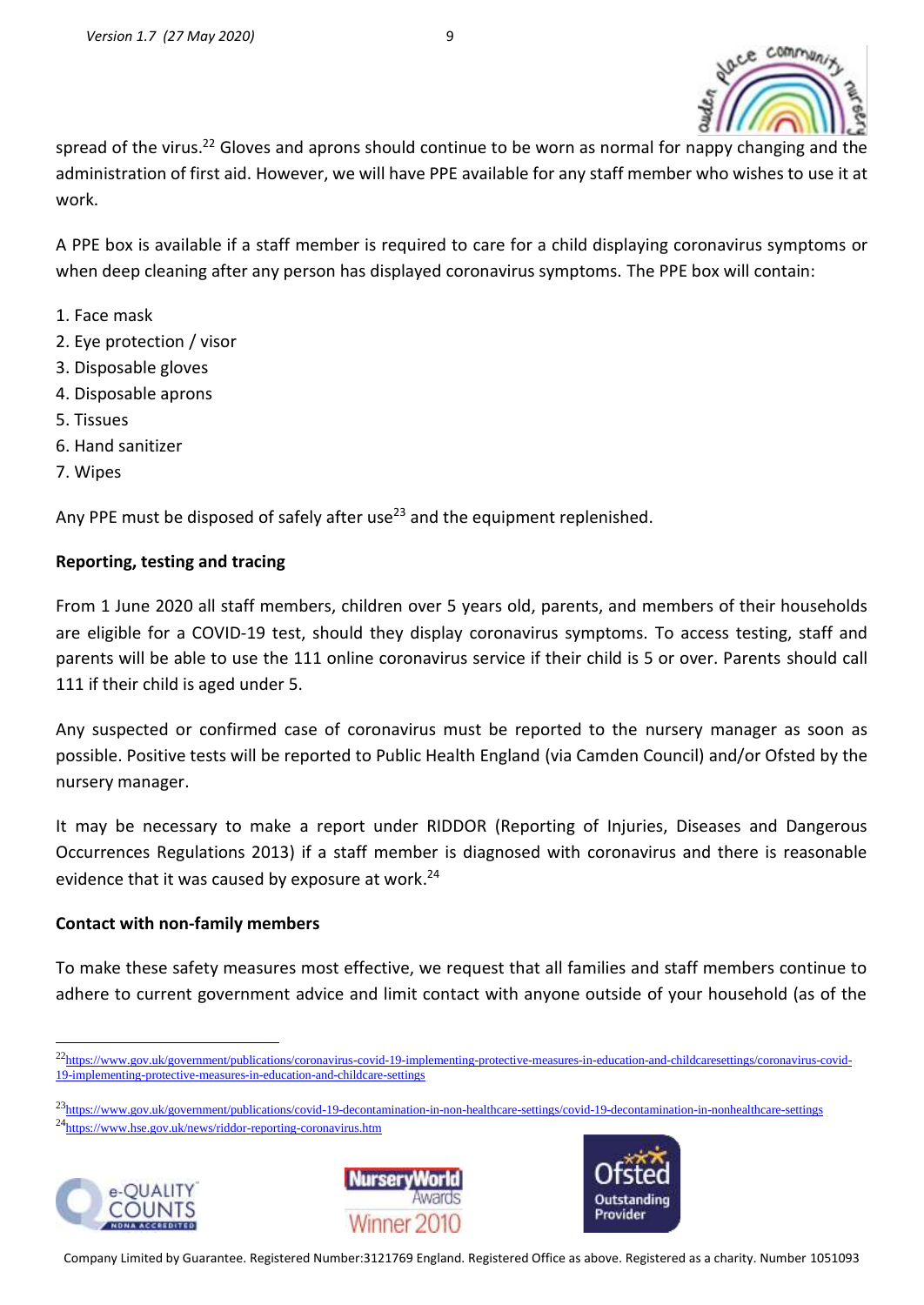

date of this document this means meeting only one person from outside your household, outdoors, while maintaining a 2-metre distance at all times). Babysitting should not be undertaken at this time.

#### **Rules for self-isolating**

Anyone with symptoms should stay at home for at least seven days. If they live with other people, they should all stay at home for at least 14 days, to avoid spreading the infection outside the home. After 14 days, anyone they live with who does not have symptoms can return to their normal routine.

Please do contact us if you have any further issues or concerns and we will endeavour to contact you as soon as any changes or amendments to this policy are needed.